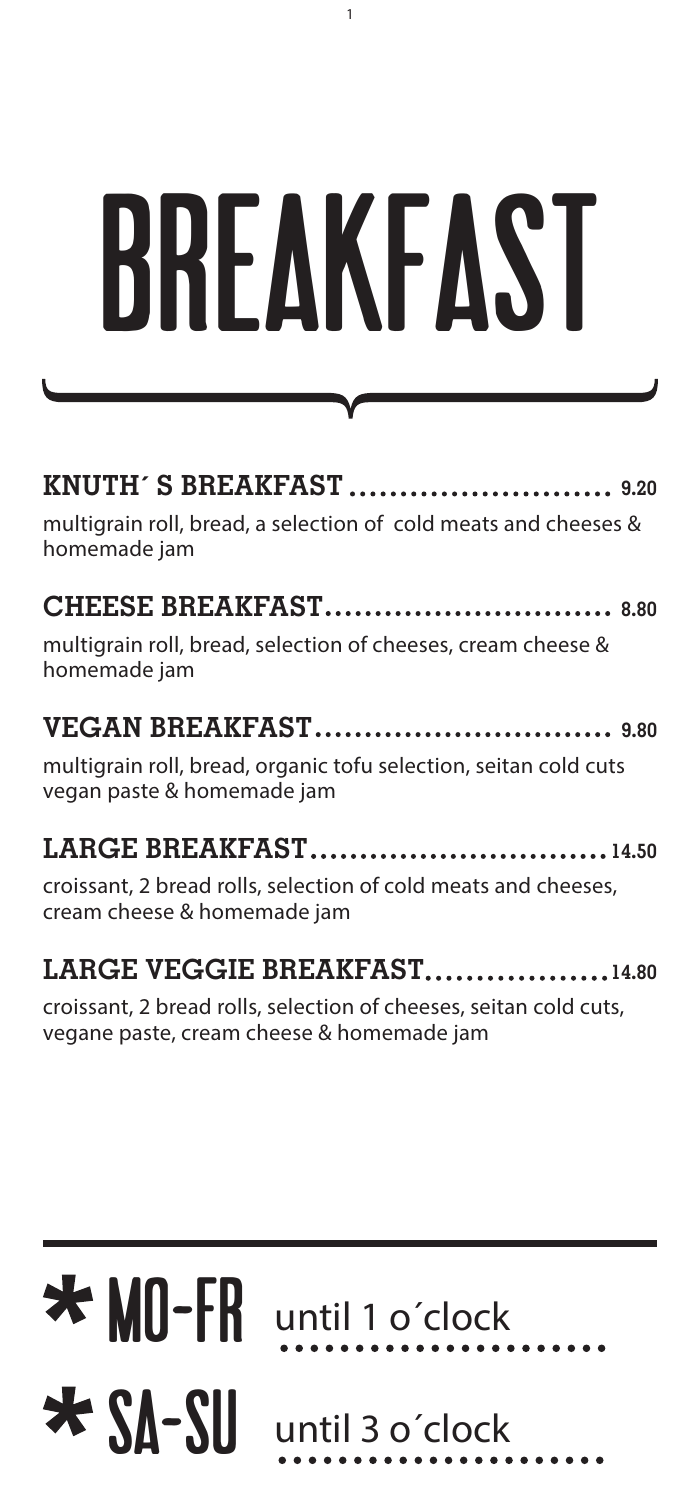## EXTRAS

 $\overline{2}$ 

| 1 bread roll / 2 slices of wholegrain bread, butter  1.40                                |  |
|------------------------------------------------------------------------------------------|--|
|                                                                                          |  |
|                                                                                          |  |
|                                                                                          |  |
|                                                                                          |  |
|                                                                                          |  |
|                                                                                          |  |
|                                                                                          |  |
|                                                                                          |  |
|                                                                                          |  |
|                                                                                          |  |
| 3 scrambled eggs from happy chickens &                                                   |  |
|                                                                                          |  |
| 3 scrambled eggs from happy chickens with bacon &                                        |  |
|                                                                                          |  |
| 2 fried eggs from happy chickens & wholegrain bread  4.60                                |  |
| 2 fried eggs from happy chickens with bacon &                                            |  |
|                                                                                          |  |
| with milk from happy cows, soy milk, lactosefree milk or oatly oat drink (+0,50)         |  |
| with yoghurt / soy yoghurt, homemade caramelized granola, fresh fruits &<br>homemade jam |  |
|                                                                                          |  |
| quark with homemade caramelized granola & fresh fruits  5.80                             |  |
|                                                                                          |  |
|                                                                                          |  |
|                                                                                          |  |

- $\star$  ADDITIVES }  $1 = \text{with colorant}$ 
	-
	- $2 =$  with preservatives
	- $3 =$  with sweetener
		- $4 =$  with caffeine  $5 =$  with quinine
- \*\*

**ALLERGENICS** For a list with all the contained allergenics in our food, please ask one of waitresses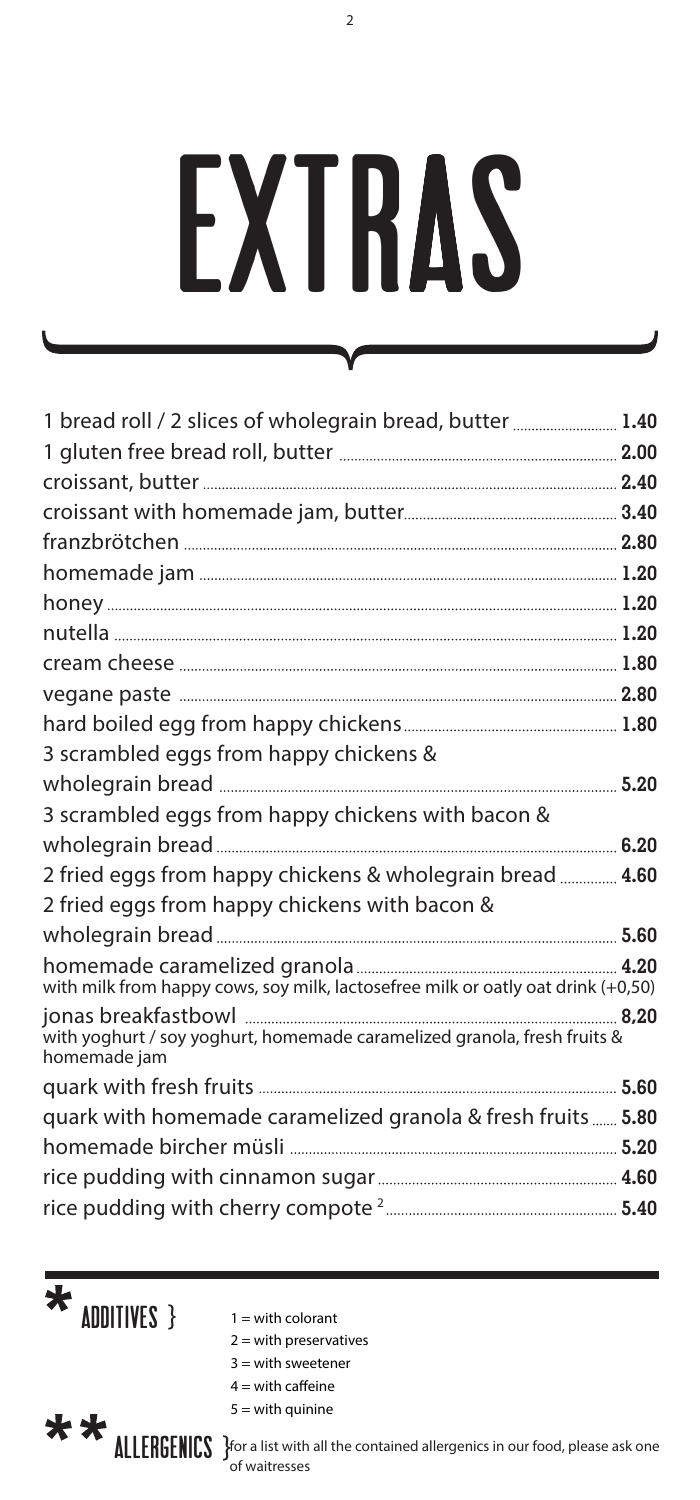### **SNACKS** GRILLED WITH A Salad garnish

| with tomato, mozzarella & basil                                                   |  |
|-----------------------------------------------------------------------------------|--|
| with parma ham, mozzarella, tomato & homemade pesto                               |  |
| with brie, juniper wood smoked bacon, homemade<br>lingonberry mayonnaise & rocket |  |
| with goat cream cheese, dates & rocket                                            |  |

### SWEET TOOTH ....

with cinnamon sugar

#### **RICE PUDDING 5.40**

with cherry compote<sup>2</sup>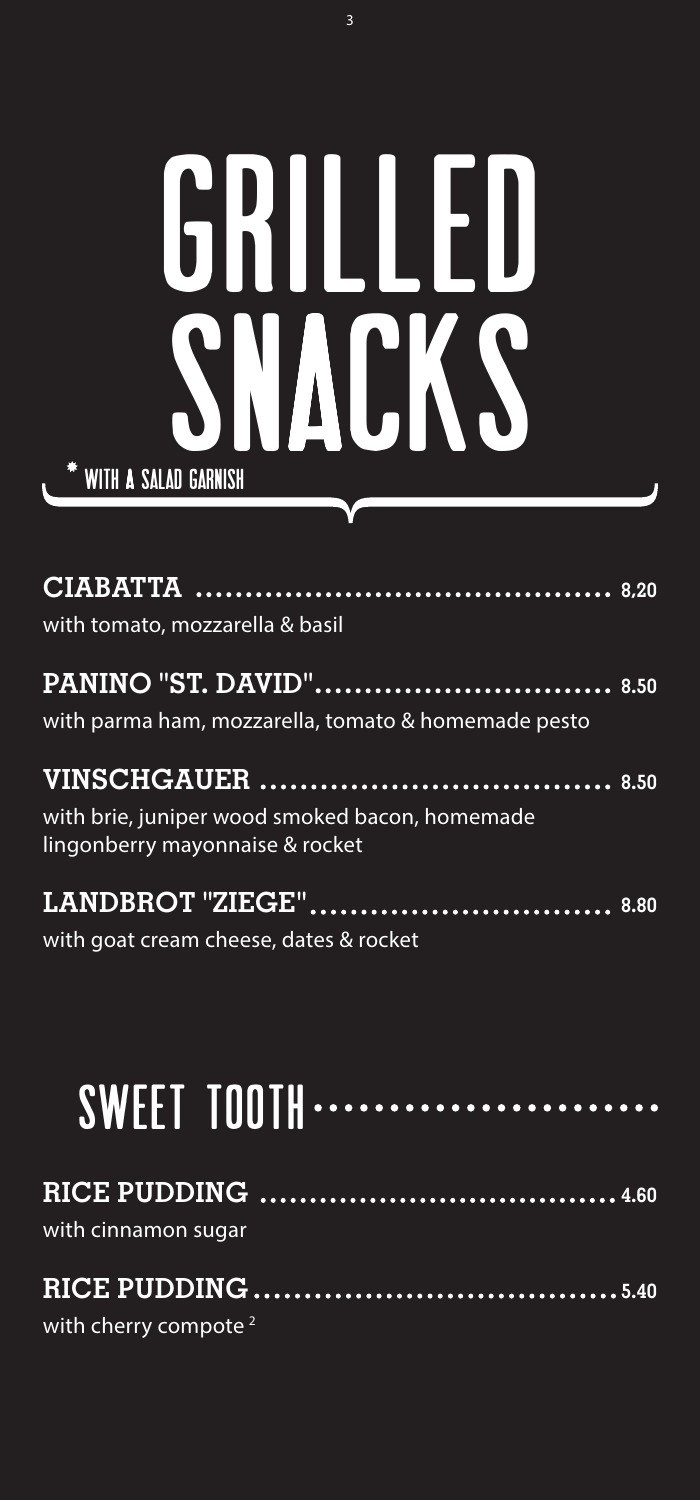## SALADS

| with honey drizzled grilled goat's cheese                                                     |  |
|-----------------------------------------------------------------------------------------------|--|
| SALAD "MAULTASCHEN" 12.80<br>with vegan grilled maultaschen                                   |  |
| <b>SALAD "FETA &amp; OLIVE"</b> 13.80<br>with sheep cheese, kalamata olives & cherry tomatoes |  |
| with parmesan & croûtons                                                                      |  |
| CAESAR'S SALAD "GEFLÜGEL"  13.80<br>with grilled chicken, parmesan & croûtons                 |  |

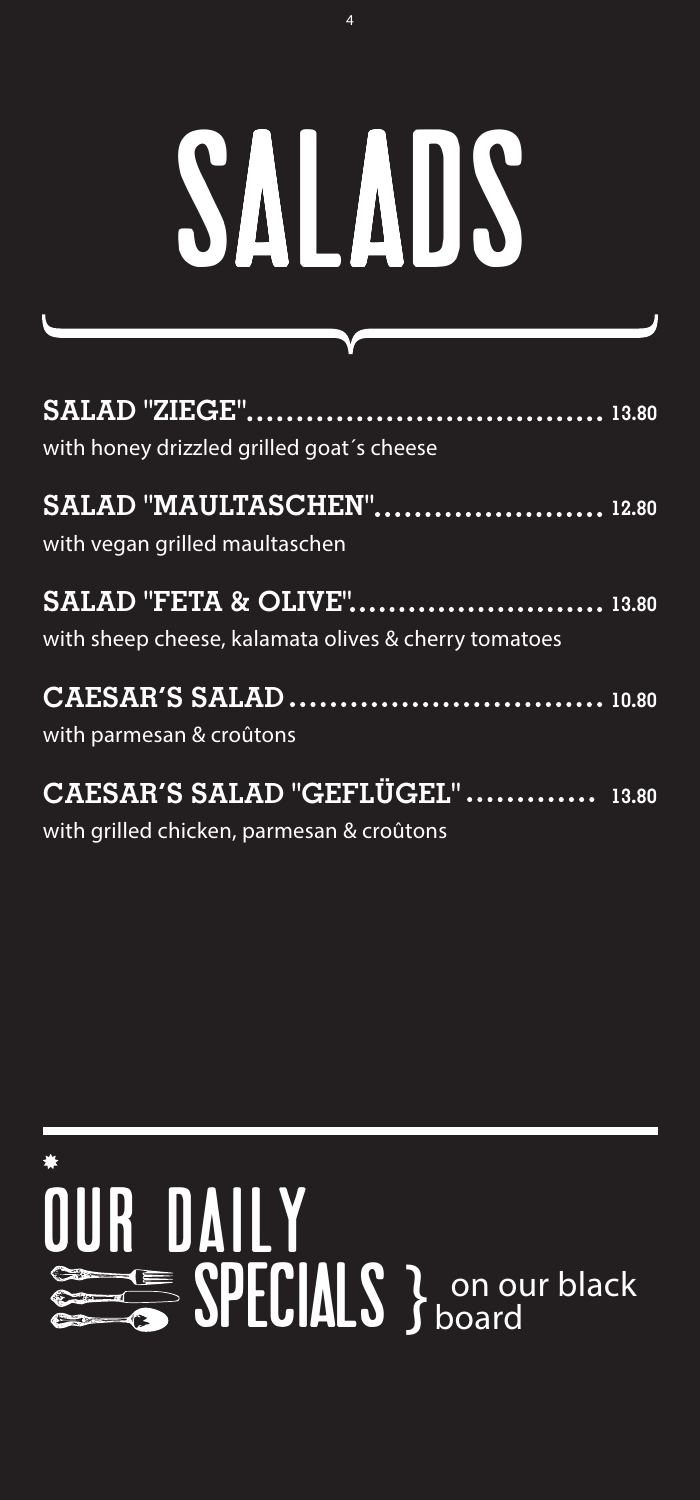## drinks

| extras: |  |
|---------|--|
|         |  |
|         |  |
|         |  |
|         |  |
|         |  |

#### TEA $\cdots$

| first pick, slightly fruity and a full fragrant aroma                  |  |
|------------------------------------------------------------------------|--|
| with lemon and bergamot                                                |  |
| half fermented, mild and flowery aroma                                 |  |
| green tea with lime and daisies                                        |  |
| organically grown green tea, mild and light aroma                      |  |
| green tealeaves in a ball, mild and light aroma, with a hint of jasmin |  |
|                                                                        |  |
| with apple, currant, strawberry, vanilla and beetroot                  |  |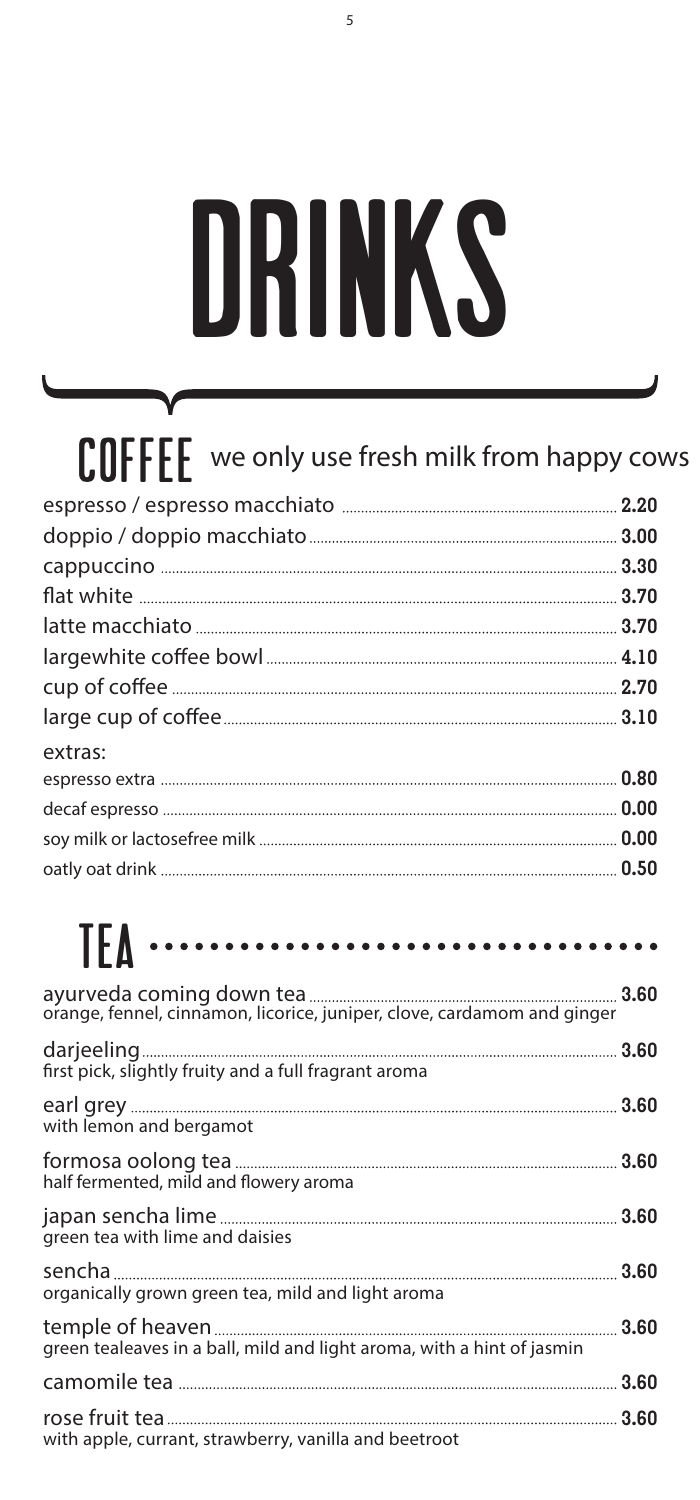| with fresh mint                                         |  |
|---------------------------------------------------------|--|
| with verbena and blossom, cardiovascular restorative    |  |
|                                                         |  |
| with cornflower-, sunflower-, and common peony blossoms |  |
|                                                         |  |
|                                                         |  |

### HOT + SWEET ............................

#### SOFTDRINKS ...........................

| orange <sup>1,2</sup> , lemon <sup>2</sup> , mischmasch (cola & orange soda) <sup>1,4</sup>                |  |
|------------------------------------------------------------------------------------------------------------|--|
| yellow, red                                                                                                |  |
| bitter lemon <sup>5</sup> , ginger ale <sup>1</sup> , spicy ginger <sup>1</sup> , tonic water <sup>5</sup> |  |
| raspberry-mint-lime, lemongras-ginger-thaibasil                                                            |  |
| raspberry-mint-lime, lemongras-ginger-thaibasil                                                            |  |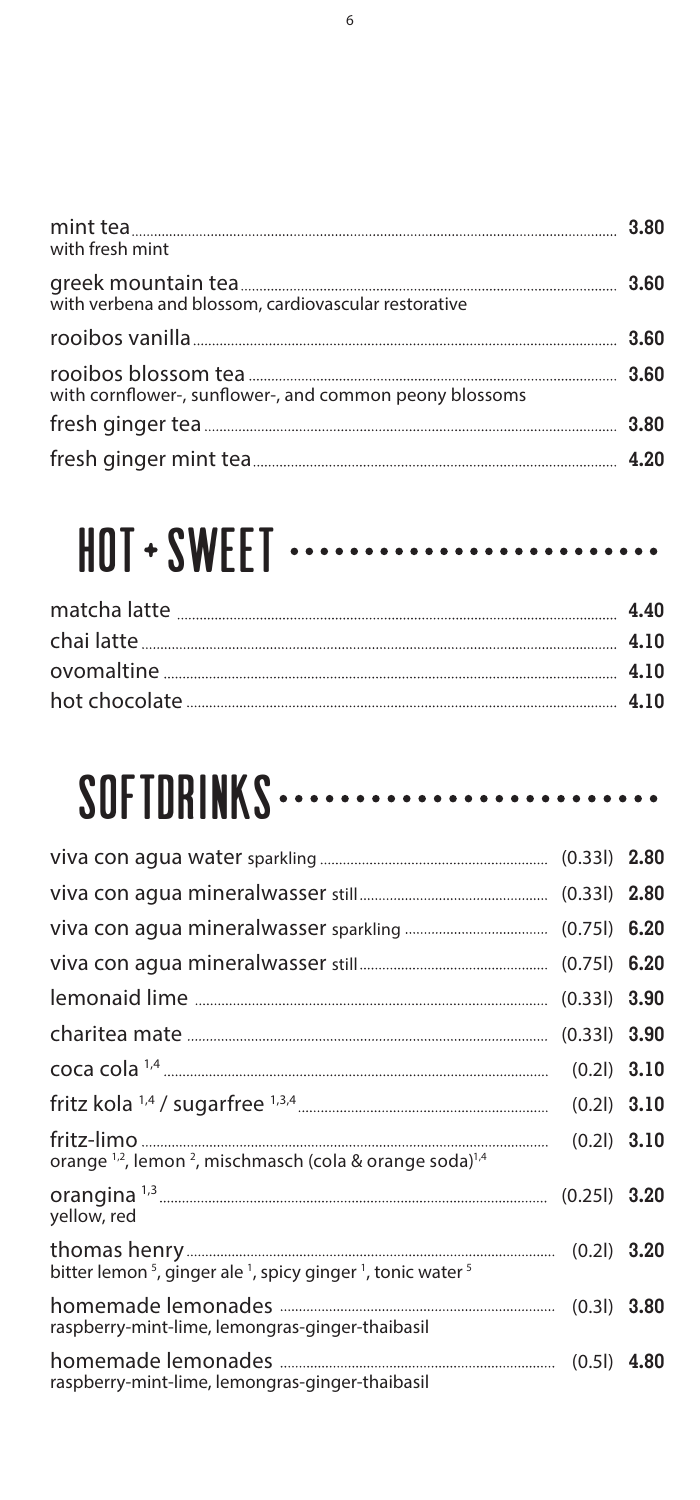#### fresh orange (0.2l) **4.10** FRESH JUICES .......................

7

#### juice / optional with SPARKLING WATER...................

| apple, banana, cranberry, redcurrant, cherry, mango, passion fruit,<br>orange, peach, grape |  |
|---------------------------------------------------------------------------------------------|--|
|                                                                                             |  |
|                                                                                             |  |
|                                                                                             |  |
|                                                                                             |  |
|                                                                                             |  |
|                                                                                             |  |
|                                                                                             |  |
| elderflower cordial with sparkling water large  (0.51) 4.70                                 |  |

#### **BEER ON TAP..........................**

#### **BOTTLED BEER** .........................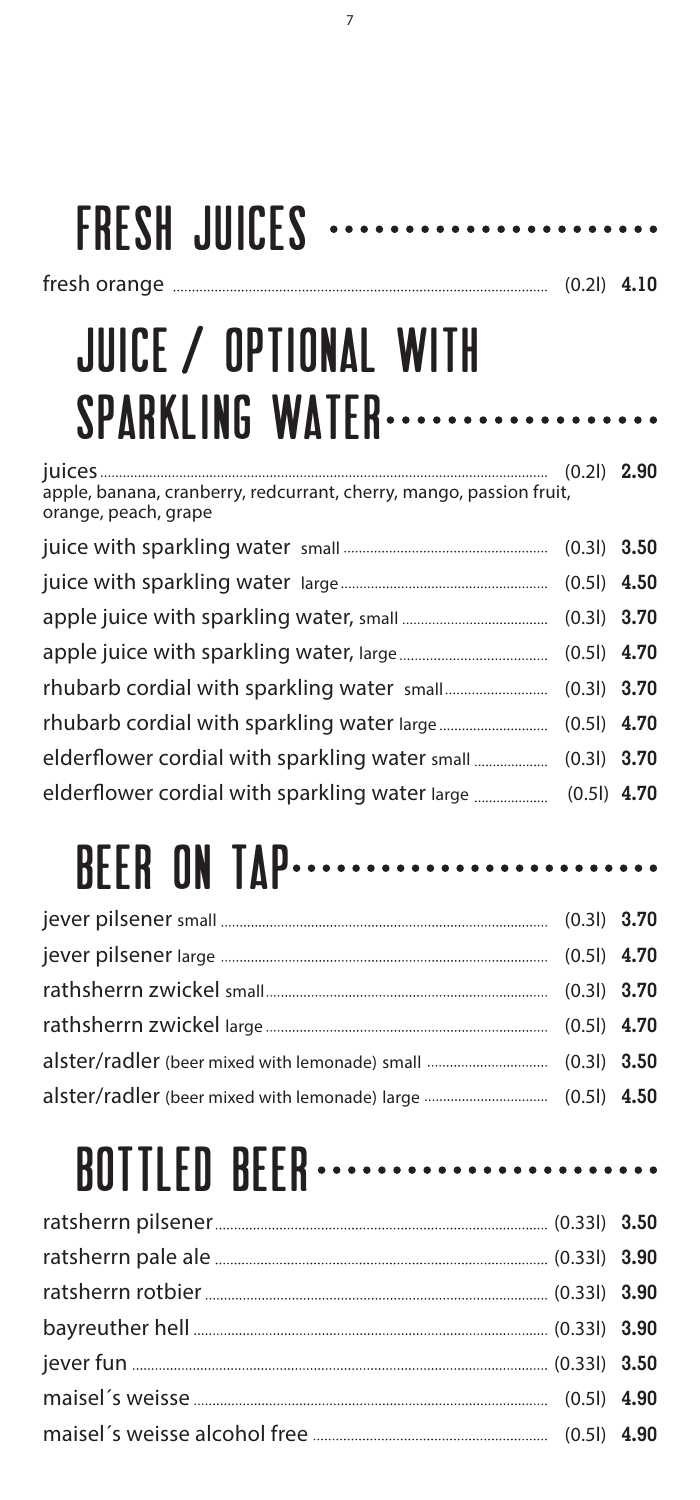#### Cider

#### BITTER + LIQUEUR ·····················

...................

#### $SHOIS$ ......

#### PASTIS ......

| pastis 51 |
|-----------|
|-----------|

 $\bigstar$  ADDITIVES }  $1 = \text{with colorant}$ 

- 
- 2 = with preservatives  $3$  = with sweetener
- 
- $4 =$  with caffeine  $5 =$  with quinine

**\*\*\*** MITERGENICS } for a list with all the contained allergenics in our food, please ask one of waitresses

....................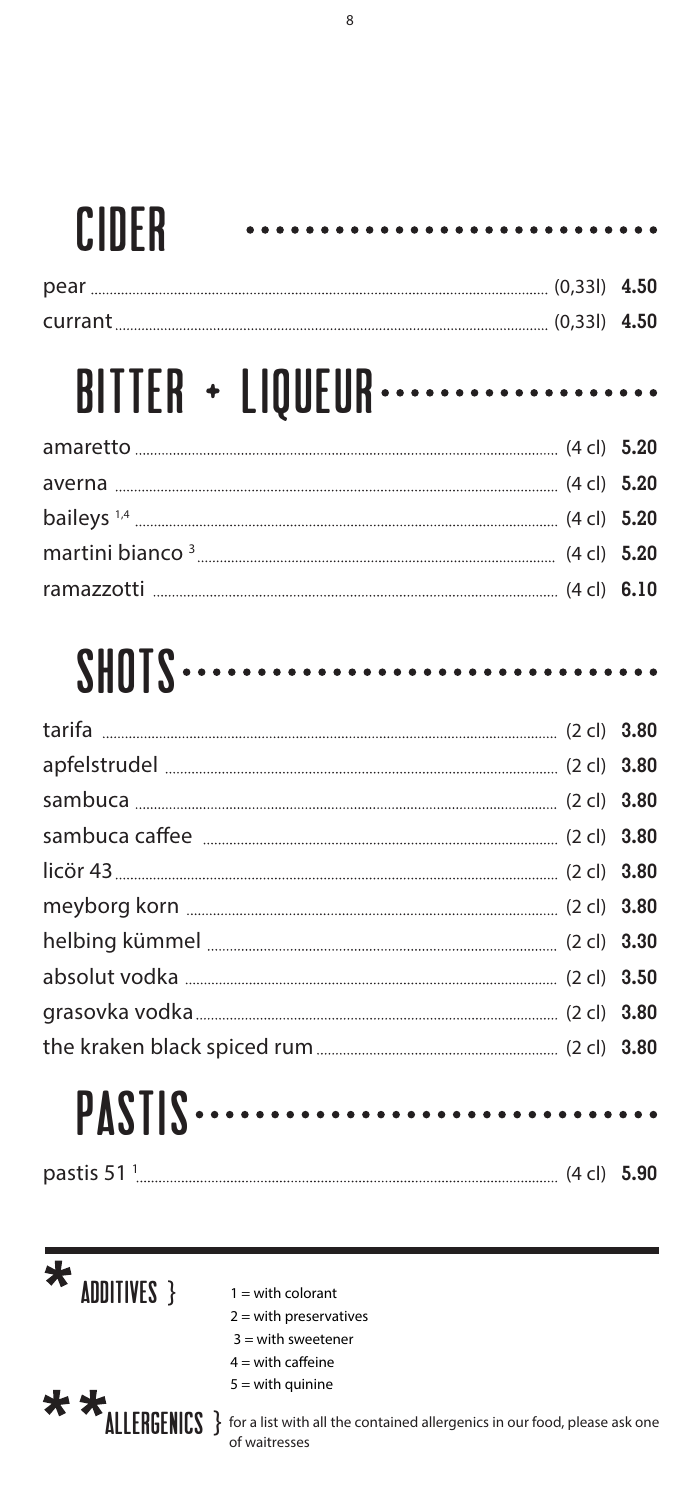#### WHISKEY + MALT ....................

### rum

| zacapa 15 $1$<br>$(4 \text{ cl}) \quad 7.60$ |  |
|----------------------------------------------|--|
| the kraken black spiced $^1$ .               |  |

#### BRANDIES + GRAPPA .................

### **FRUIT BRANDY** .........................

#### **VODKA ...............................**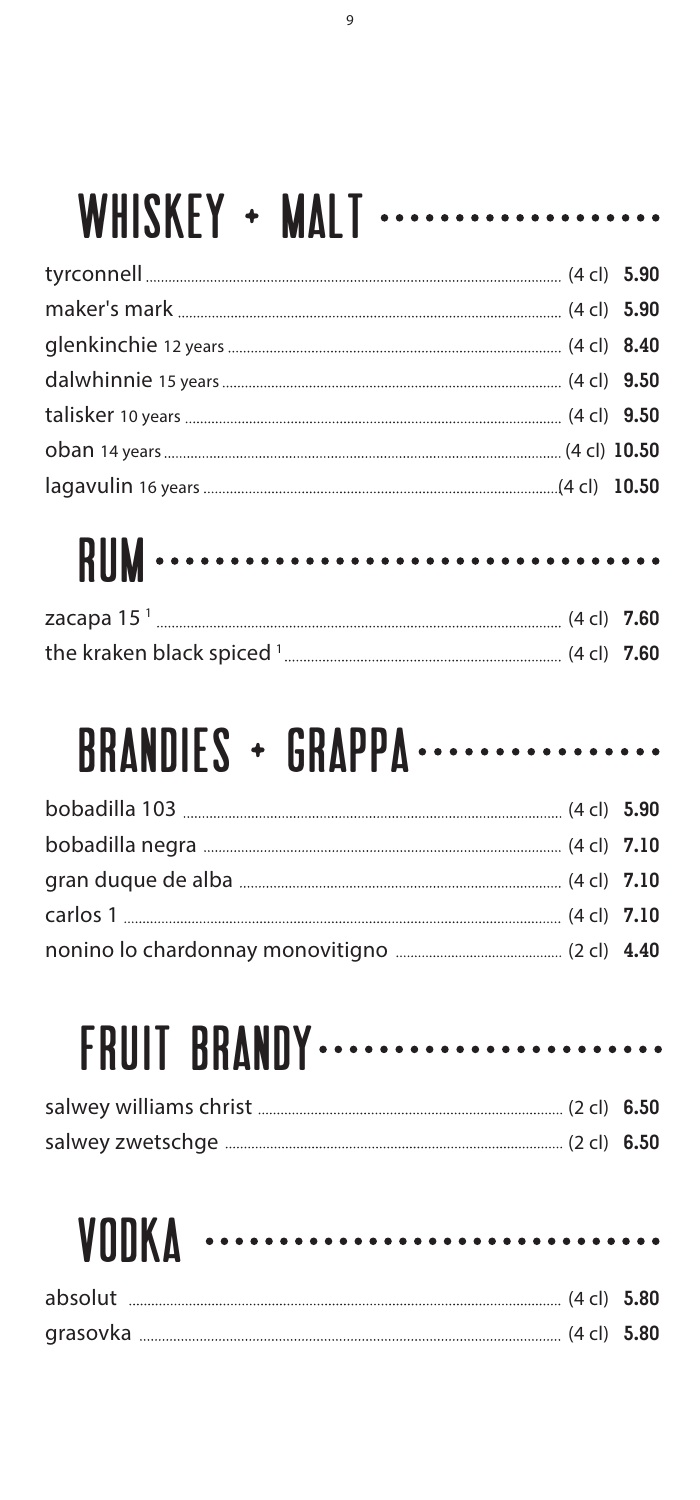#### **GIN TONIC**  $\cdot$

#### **LONGDRINKS**

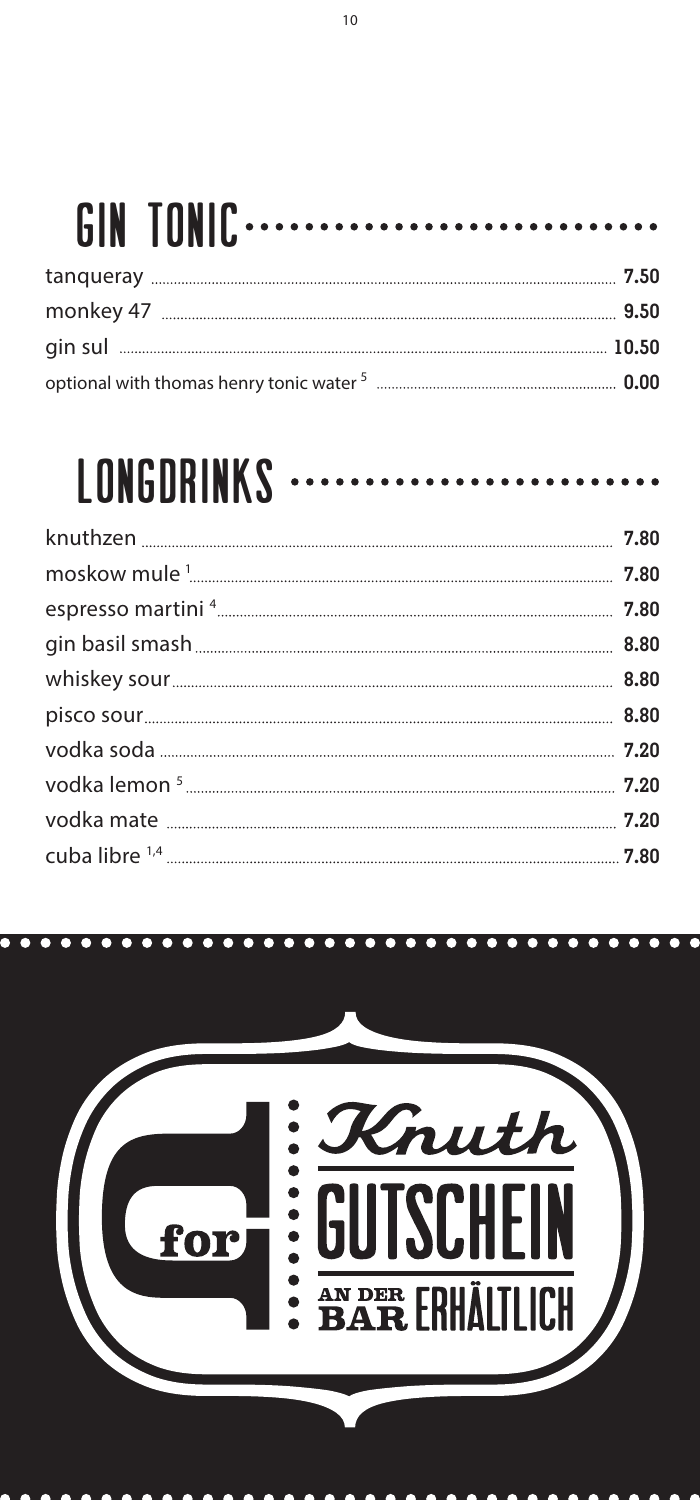# offene weine

| WEINE-WEISS $\cdots$                                                 |  |
|----------------------------------------------------------------------|--|
|                                                                      |  |
| deutschland, pfalz 2019                                              |  |
| deutschland, rheinhessen 2019                                        |  |
| deutschland, rheinhessen 2019                                        |  |
| hochgewächs, deutschland, mosel 2018                                 |  |
| WEINE-ROT……………………                                                    |  |
| cuveé grenache, syrah, carrignan, cinsault<br>frankreich, rhône 2018 |  |
| spanien, rioja 2010                                                  |  |
| italien, apulien 2018                                                |  |
| italien, abruzzo 2017                                                |  |
| spanien, d.o. ribera del guadiana 2017                               |  |
| australien, süd ost australien 2018                                  |  |
| WEINE-ROSÉ                                                           |  |
| deutschland, pfalz 2020                                              |  |

vinho verde casal de ventoleza(0.2l) **6.50** *portugal, espadeiro*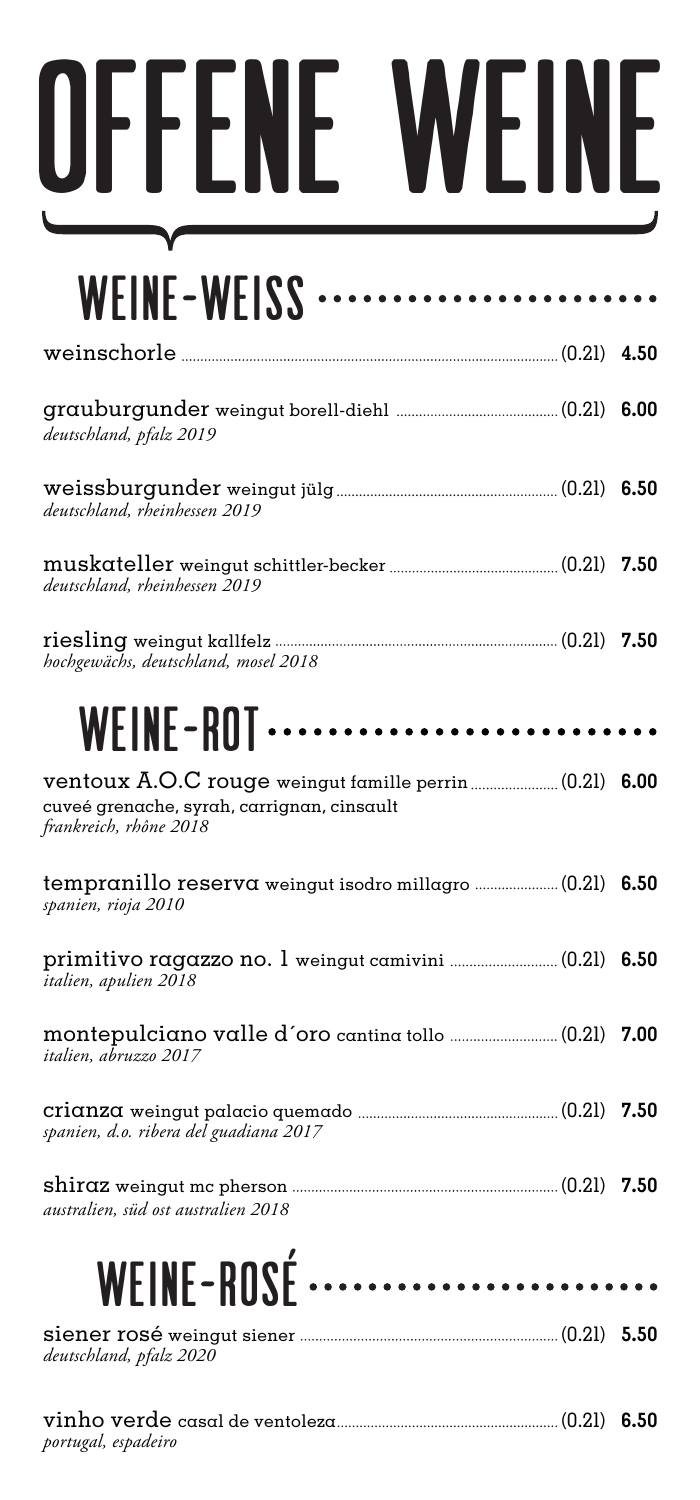| SCHAUMWEINE             |  |
|-------------------------|--|
| deutschland, wüttemberg |  |
|                         |  |
|                         |  |
|                         |  |
|                         |  |

## flaschen weine

#### weine-weiss

| deutschland, pfalz 2019              |  |
|--------------------------------------|--|
| deutschland, rheinhessen 2019        |  |
| deutschland, rheinhessen 2019        |  |
| deutschland, rheinhessen 2019        |  |
| hochgewächs, deutschland, mosel 2018 |  |
| österreich, südsteiermark 2019       |  |
| italien, lombardei 2018              |  |



vinho verde casal de ventoleza **22.00** *portugal, espadeiro*

 $-0$